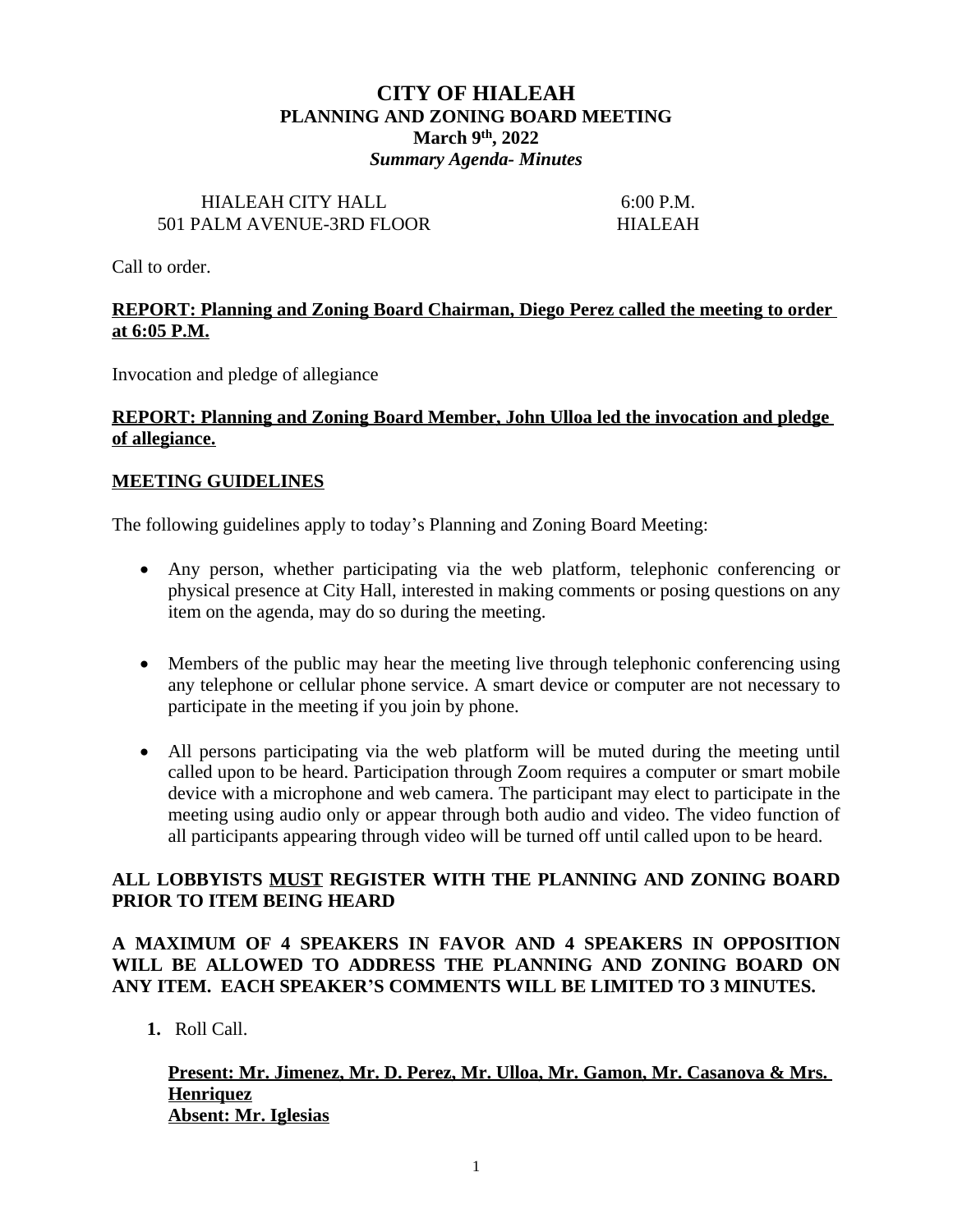2. Approval of Planning and Zoning Board Summary Agenda of February 16<sup>th</sup>, 2022 as submitted.

# **Motion to Approve: Mr. Casanova; Second: Mr. Ulloa Motion Approved: 6-0-1 with board member Mr. Iglesias being absent.**

*Item approved*

# **ADMINISTRATION OF OATH TO ALL APPLICANTS AND ANYONE WHO WILL BE SPEAKING BEFORE THE BOARD ON ANY ITEM.**

A WRITTEN DECISION AND RESOLUTION WILL BE PREPARED AND PRESENTED FOR REVIEW TO THE CITY COUNCIL. THE CITY COUNCIL IS AUTHORIZED TO AFFIRM, AFFIRM WITH CONDITIONS, OR OVERRIDE THE DECISIONS BY RESOLUTION. AFTER THE RESOLUTION IS ADOPTED, CONTACT A MEMBER OF THE CITY CLERK'S OFFICE TO OBTAIN A COPY OF THE FINAL DECISION AND RESOLUTION. UPON YOUR RECEIPT OF THE FINAL DECISION AND RESOLUTION, CONTACT THE BUILDING DEPARTMENT TO OBTAIN YOUR REQUIRED BUILDING PERMIT. SUMMARY MINUTES, OR A COPY OF THE AUDIO FILE OF THE PROCEEDINGS BEFORE THE PLANNING AND ZONING BOARD, SHALL BE PREPARED AND SUBMITTED TO THE CITY COUNCIL BEFORE ITS HEARING.

# **THE PLANNING AND ZONING BOARD RECOMMENDATIONS FOR THE FOLLOWING PUBLIC HEARING REQUESTS WILL BE HEARD BY THE CITY COUNCIL, AT ITS SCHEDULED MEETING OF TUESDAY, APRIL 12TH, 2022.**

**3. Final decision** to allow rear setback of 16.34 feet, where 20 feet are required for addition to be legalized; allow rear setback of 3.15 feet, where 7.5 feet are required and allow interior north side setback of 3.03 feet, where 7.3 feet are required for an existing accessory building to be legalized. Property located at **6447 East 4 th Avenue**, Hialeah, zoned R-1 (One-Family District).

**Applicant: Anailys Anoceto Planner's recommendation: Approve with conditions**

**Motion to Approve: Mr. Ulloa; Second: Mr. Casanova Motion Approved: 6-0-1 with board member Mr. Iglesias being absent. FINAL DECISION NO. 2022-04**

*Item approved with the condition that the two side doors on the north side of the addition be removed and that a 6 feet opening is provided to connect the house and addition in a manner consistent with a single-family home layout.*

**4. Final decision** to allow rear setback of 9.83 feet, where 20 feet are required for existing terrace to be legalized. Property located at **7105 West 15th Avenue**, Hialeah, zoned R-4 (Townhouses).

**Applicant: Lizvette Hermida Planner's recommendation: Approval**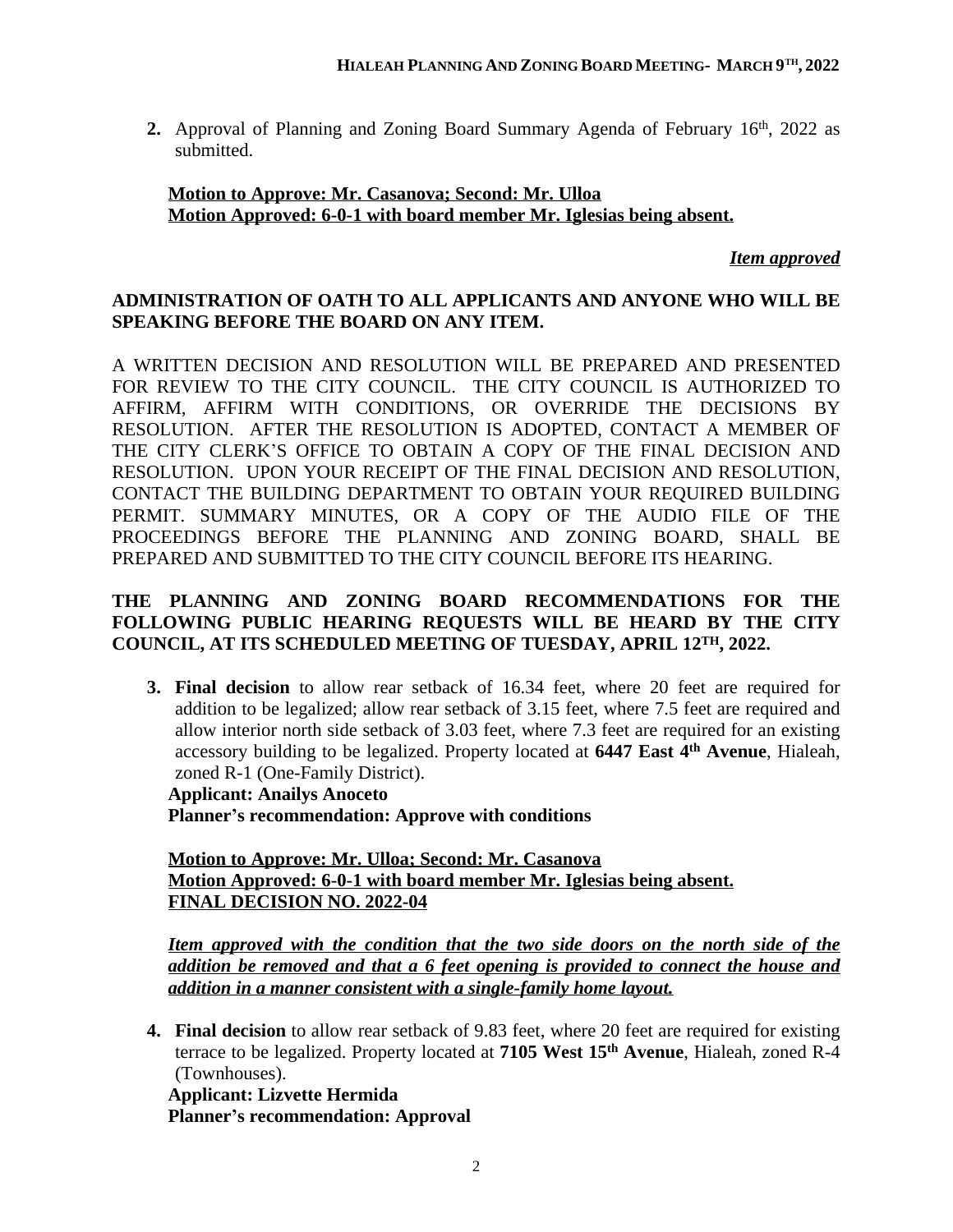# **Motion to Approve: Mr. Casanova; Second: Mr. Jimenez Motion Approved: 6-0-1 with board member Mr. Iglesias being absent. FINAL DECISION NO. 2022-05**

#### *Item approved*

# **THE PLANNING AND ZONING BOARD RECOMMENDATIONS FOR THE FOLLOWING PUBLIC HEARING REQUESTS WILL BE HEARD BY THE CITY COUNCIL, AT ITS SCHEDULED MEETING OF TUESDAY, MARCH 22ND, 2022.**

**5. Rezoning** property from RO (Residential Office) to B-1 (Highly Restricted Retail District). Property located at **301 East 49th Street**, Hialeah, zoned RO (Residential Office).

**Applicant: Manny Reus Planner's recommendation: Withdraw and readvertise**

### **WITHDRAWN**

**6. Rezoning** property from R-1 (One-family District) to P (Parking). Property located at **390 East 43rd Street**, Hialeah, zoned R-1 (One-Family District). **Applicant: Ricardo Largo Planner's recommendation: Approval**

**\*REPORT: Teresa Mejides-Perez, 322 East 43rd Street, Hialeah, addressed the Planning and Zoning Board in opposition to the approval of this item.**

**\*REPORT: Maria Mejides, 625 West 60th Street, Hialeah, addressed the Planning and Zoning Board in opposition to the approval of this item.**

**Motion to Deny: Mr. Ulloa; Second: Mrs. Henriquez Motion failed: 3-3-1 with board member Mr. Iglesias being absent and Mr. Casanova, Mr. Gamon, and Mr. Jimenez voting NO.**

#### *Motion failed*

## **Motion to Table Item: Mr. Ulloa; Second: Mrs. Henriquez Motion Approved: 6-0-1 with board member Mr. Iglesias being absent.**

#### *Item tabled*

**7. Special Use Permit (SUP)** to allow the expansion of the Neighborhood Business District Overlay for the development of a 27-unit multifamily building. Variance permit to allow only residential uses where mixed use is required; allow residential use on the ground floor, where residential use is allowed above ground floor level; allow 18 residential units with an area of 595 square feet, where 850 square feet is the minimum required and only 10% of the units may have an area of 600 square feet; allow 7 feet front setback on East 7<sup>th</sup>-Avenue, for encroachment of balconies above the ground floor, where 10 feet built-to-line are required; allow 40 parking spaces, where 61 parking spaces are required and allow 29.6% pervious area, where 30% is the minimum